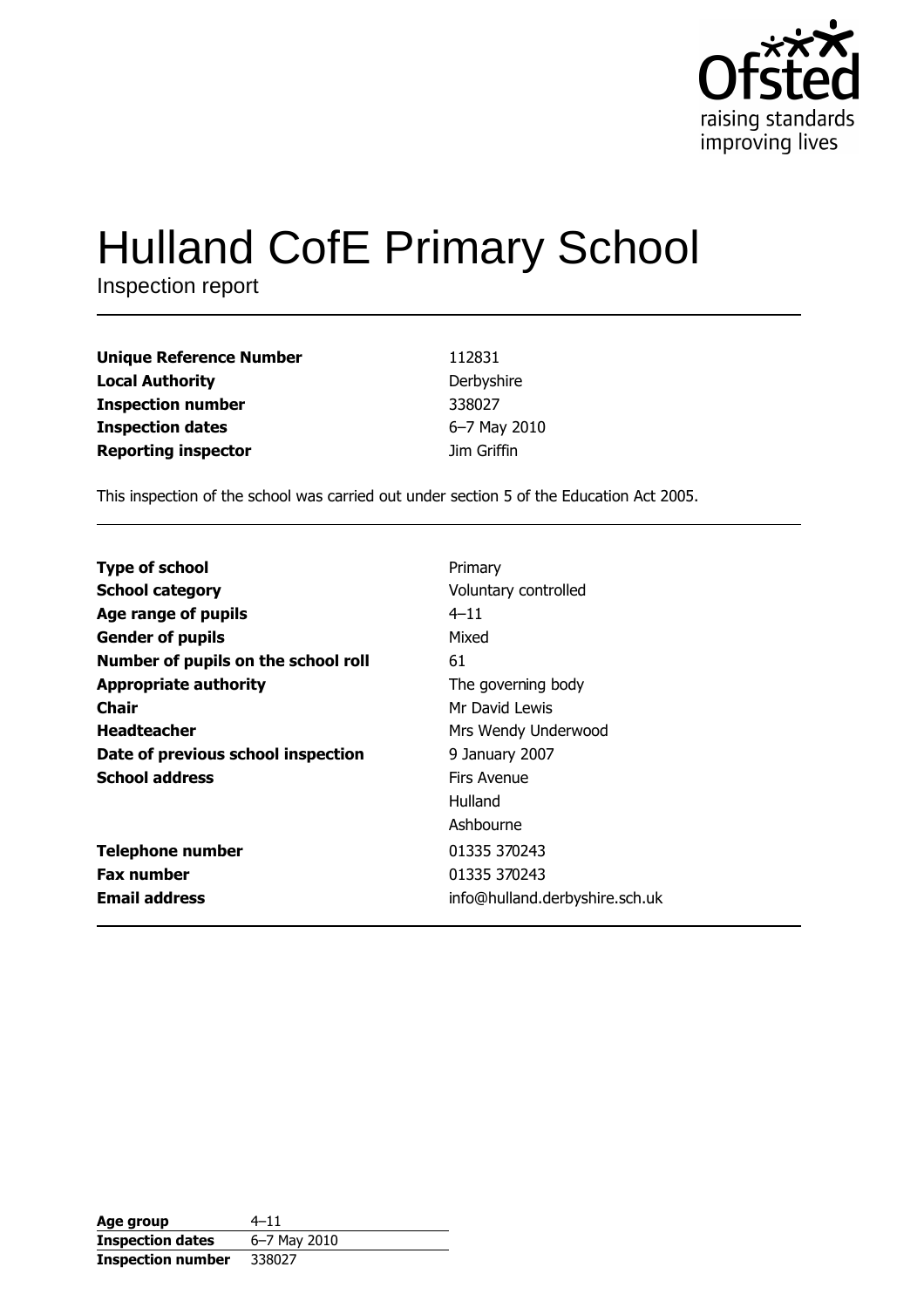The Office for Standards in Education, Children's Services and Skills (Ofsted) regulates and inspects to achieve excellence in the care of children and young people, and in education and skills for learners of all ages. It regulates and inspects childcare and children's social care, and inspects the Children and Family Court Advisory Support Service (Cafcass), schools, colleges, initial teacher training, work-based learning and skills training, adult and community learning, and education and training in prisons and other secure establishments. It rates council children's services, and inspects services for looked after children, safequarding and child protection.

Further copies of this report are obtainable from the school. Under the Education Act 2005, the school must provide a copy of this report free of charge to certain categories of people. A charge not exceeding the full cost of reproduction may be made for any other copies supplied.

If you would like a copy of this document in a different format, such as large print or Braille, please telephone 08456 404045, or email enquiries@ofsted.gov.uk.

You may copy all or parts of this document for non-commercial educational purposes, as long as you give details of the source and date of publication and do not alter the documentation in any way.

Royal Exchange Buildings St Ann's Square Manchester M2 7LA T: 08456 404045 Textphone: 0161 618 8524 E: enquiries@ofsted.gov.uk W: www.ofsted.gov.uk © Crown copyright 2010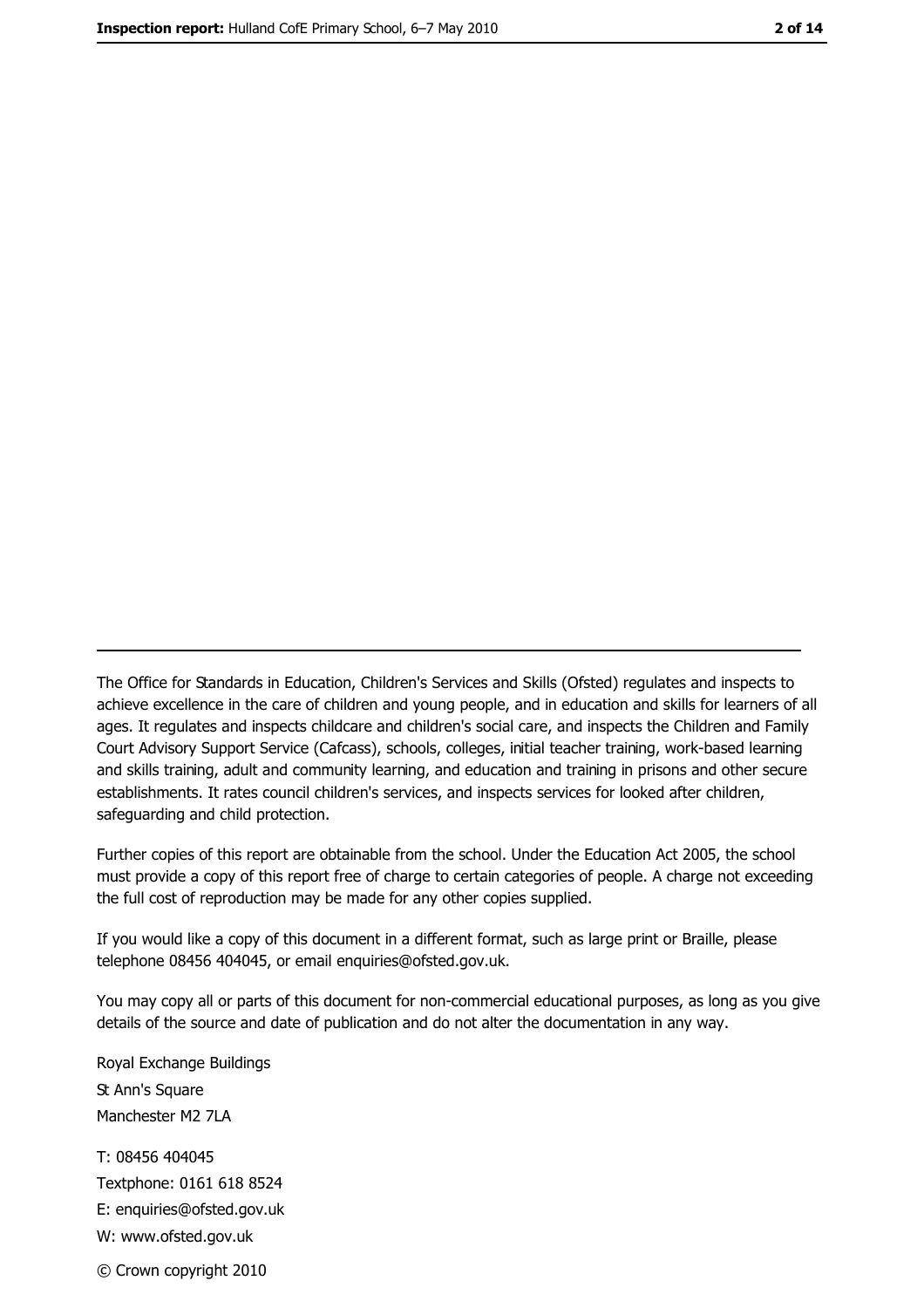# **Introduction**

This inspection was carried out by two additional inspectors. Three of the four teachers present were observed, covering six lessons or parts of lessons. One lesson was jointly observed with the headteacher. The inspectors held discussions with governors, the headteacher and other staff, a group of older pupils and with the school improvement partner. They looked at a range of school documentation, including data showing the progress made by pupils and samples of their work. Questionnaires returned by 41 parents, 40 pupils and 10 members of staff were analysed.

The inspection team reviewed many aspects of the school's work. It looked in detail at the following:

- the progress of current year groups and the extent to which the previous, slower  $\blacksquare$ progress in mathematics has been addressed
- the evidence of how pupils' positive personal qualities, including their attitudes to  $\blacksquare$ learning impact on their progress
- the consistency in the quality of teaching and learning  $\blacksquare$
- the impact of the monitoring work of senior staff on developing consistency in the  $\blacksquare$ quality of teaching and learning.

## **Information about the school**

Hulland is a smaller than average sized primary school. Pupils are taught in mixed-age classes. Nearly all pupils are of White British heritage, with a few pupils from minority ethnic backgrounds. Nearly all pupils live in local villages. The percentage of pupils entitled to free school meals is close to the levels typically found. The proportion of pupils with special educational needs and/or disabilities is broadly average.

The headteacher and two other teachers have changed since the previous inspection. The headteacher teaches for half the week. The school has the Activemark award.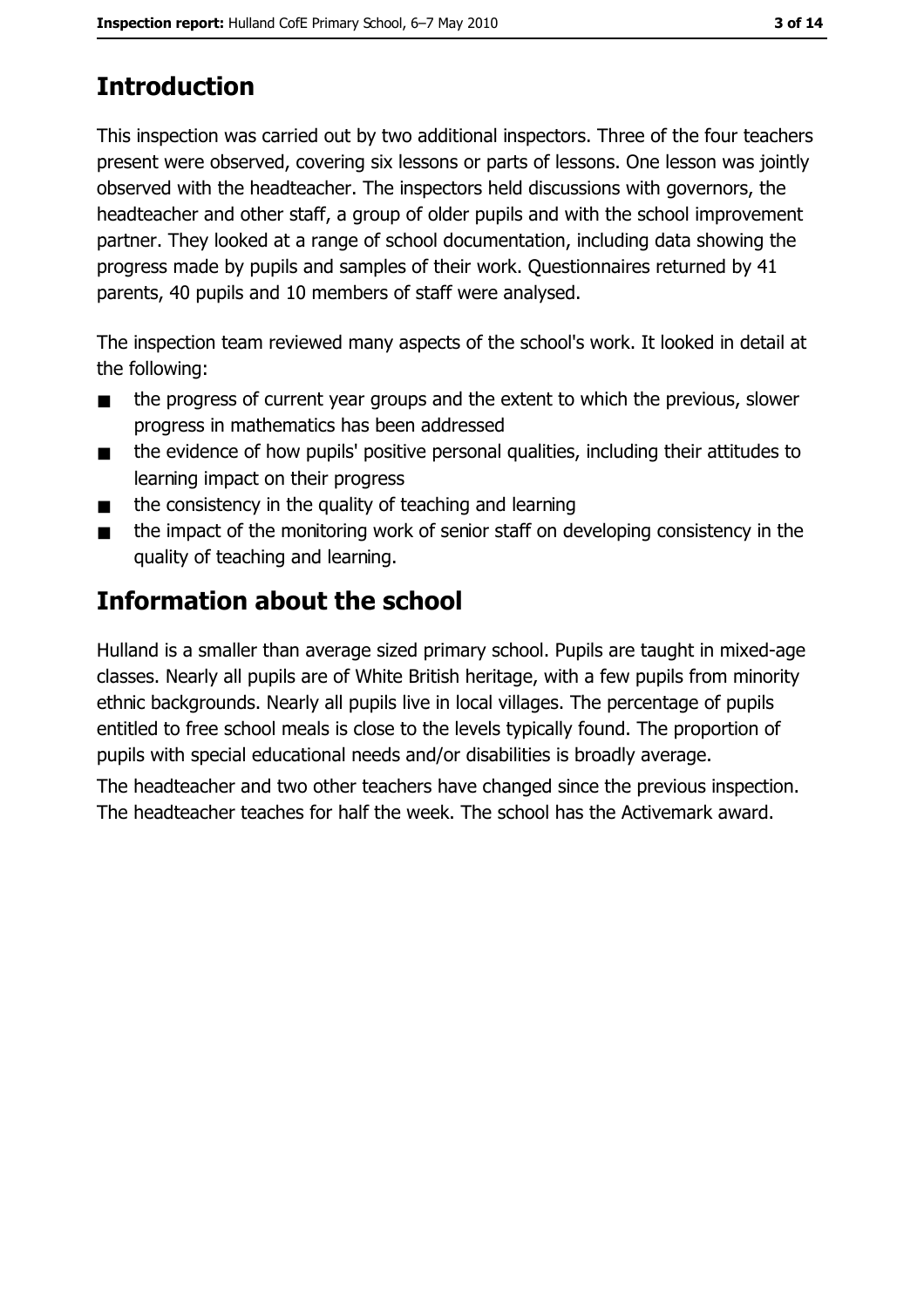## **Inspection judgements**

#### Overall effectiveness: how good is the school?

#### The school's capacity for sustained improvement

#### **Main findings**

Hulland is a good and improving school that strives to be even better. In this welcoming school, pupils feel safe and valued because staff know them well and provide good levels of care. Relationships throughout the school are good. The large majority of pupils are polite, have positive attitudes towards their learning and greatly enjoy coming to school. This is reflected in very high attendance levels. They are keen to contribute to the school community and take their responsibilities seriously. This, together with the lively learning environment staff have created, contributes to a positive school atmosphere. Most pupils develop into confident and considerate individuals. Parents are positive about what the school provides and achieves and pupil numbers are rising.

Children make satisfactory progress in Reception. Pupils make good progress between Years 1 and 6 and their attainment is above average, in English, mathematics and science, by the end of Year 6. Children's progress in the Early Years Foundation Stage is not as good as in Key Stages 1 and 2, because there are limited opportunities for them to choose their own activities and not all adults contribute sufficiently to children's learning. However, improvement to the quality of teaching has been pivotal to raising pupils' attainment and progress. A systematic approach to improving writing is proving successful. Staff ensure that relevance and links between different areas of the curriculum are well planned. This makes pupils' learning more meaningful and enjoyable. For example, the whole school was engaged in electing their 'prime minister', based on the choice of five political parties created in the Years 5 and 6 class. Each party developed their own policies and voted for a party leader. Each party's policies were explained in assembly to the rest of the school, who then voted for their 'prime minister'. This work helped the older pupils to hone and polish their persuasive writing, speaking and listening skills, experience the disappointment associated with not being selected as party leaders and the need to, work together afterwards. Everybody got a very real and practical sense of how a democratic system elects its leaders at a time when the general election dominated the national news.

The school is well led by the headteacher. Her drive and calm, determination, well supported by the governing body, is giving clear direction to the school's good improvement, since the previous inspection. Staff are encouraged to contribute and develop, and nearly all are rising to this challenge. Strong teamwork is evident and morale is high. The governing body works effectively to ensure the school meets its statutory responsibilities, although the school's promotion of community cohesion does not yet focus enough on diversity within a national context. The good track record of improvement, accurate self-evaluation based on effective monitoring of teaching and learning, and increasingly effective teamwork indicate the school is well able to sustain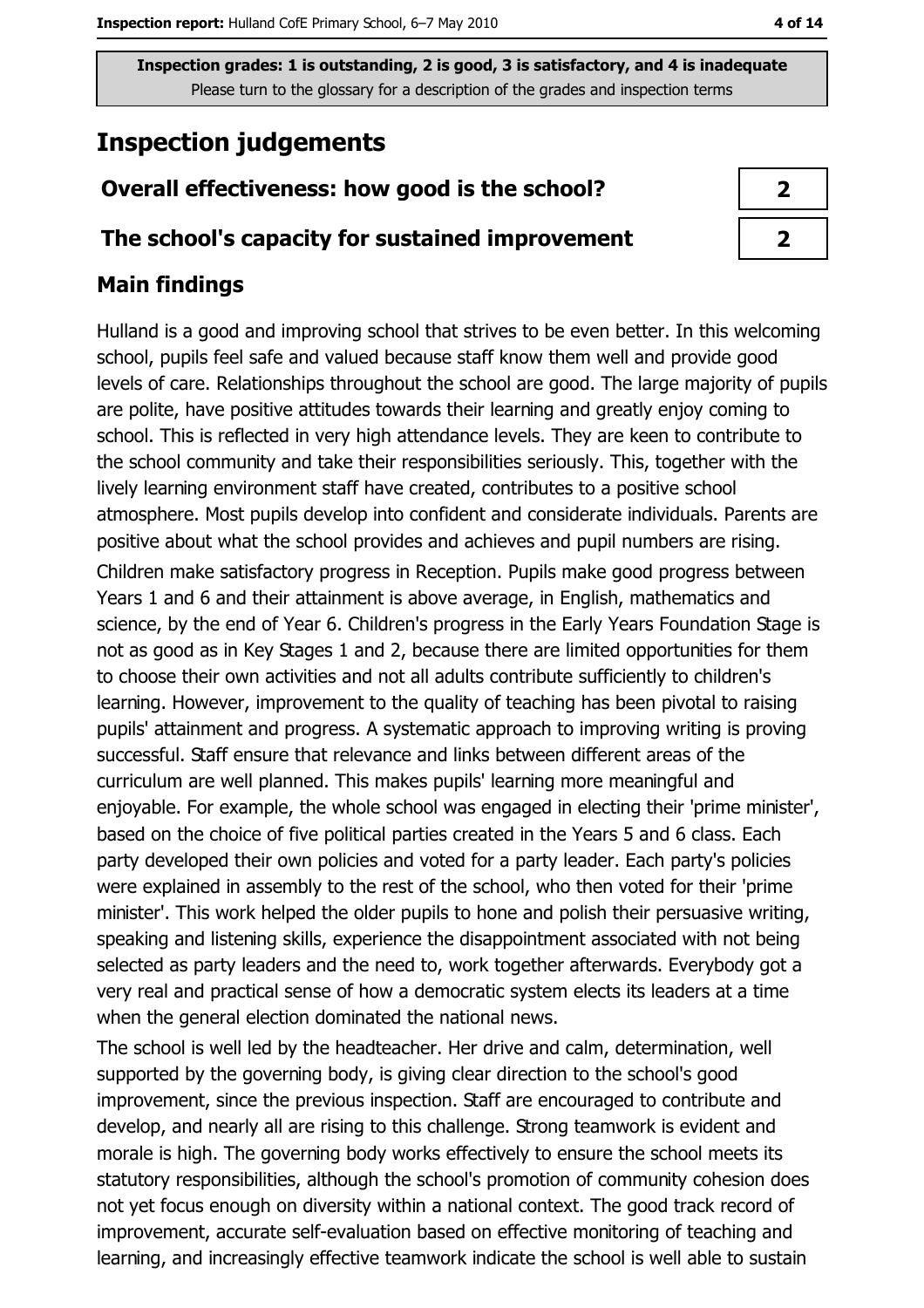improvement into the future. Leaders are ambitious to be an outstanding school rather than a good one. An effective, annual development plan is in place but there is no long term strategic plan, focused on pupils' outcomes and resource management, to provide a more strategic approach to the school's laudable ambition.

#### What does the school need to do to improve further?

- Make the school an outstanding one, by:  $\blacksquare$ 
	- developing and implementing a long term plan that sets even more ambitious targets in relation to pupils' academic and personal outcomes.
	- developing a more strategic view on the contribution of all staff within the team
	- predicting in detail the potential of each year group and identifying what needs to be done to maximise their progress year by year
	- closely monitoring the success of the plan
- Improve the effectiveness of the Early Years Foundation Stage, by:
	- ensuring there is a higher level of child initiated activities.
	- developing the contribution to children's learning, made by adults other than the class teacher.
- Improve the school's promotion of community cohesion by providing more  $\blacksquare$ opportunities for pupils to gain an understanding of cultural diversity within the national context.

#### **Outcomes for individuals and groups of pupils**

Pupils' attainment in English, mathematics and science has improved strongly in recent years. It is now above average by the end of Year 6. The progress made by all groups of pupils is good, including those with special educational needs and/or disabilities and those from minority ethnic backgrounds. In lessons pupils were seen making good progress and achieving well. For example, in the Years 3 and 4 class there was a real 'learning buzz' during the 'morning work' session, when pupils practiced their independent learning skills doing quided reading, handwriting, problem solving and tables practice. Work in pupils' books show that attainment and progress in writing are being boosted by the good opportunities for extended writing, such as when pupils did brief biographies on their favourite author or celebrity.

Pupils are keen to learn, behave well and work hard, which makes a positive contribution to their good achievement. Pupils are knowledgeable about how to stay safe and healthy. They are proud of their school and the opportunities it provides for them. Pupils make a good contribution to school life through the school council and other responsibilities, and take part in a range of local events.

Pupils' attendance is well above average and they develop a good work ethic which prepares them well for the next stage in their education. Pupils are punctual, enthusiastic and work well in pairs and groups. Their spiritual, moral, social and cultural

#### $\overline{2}$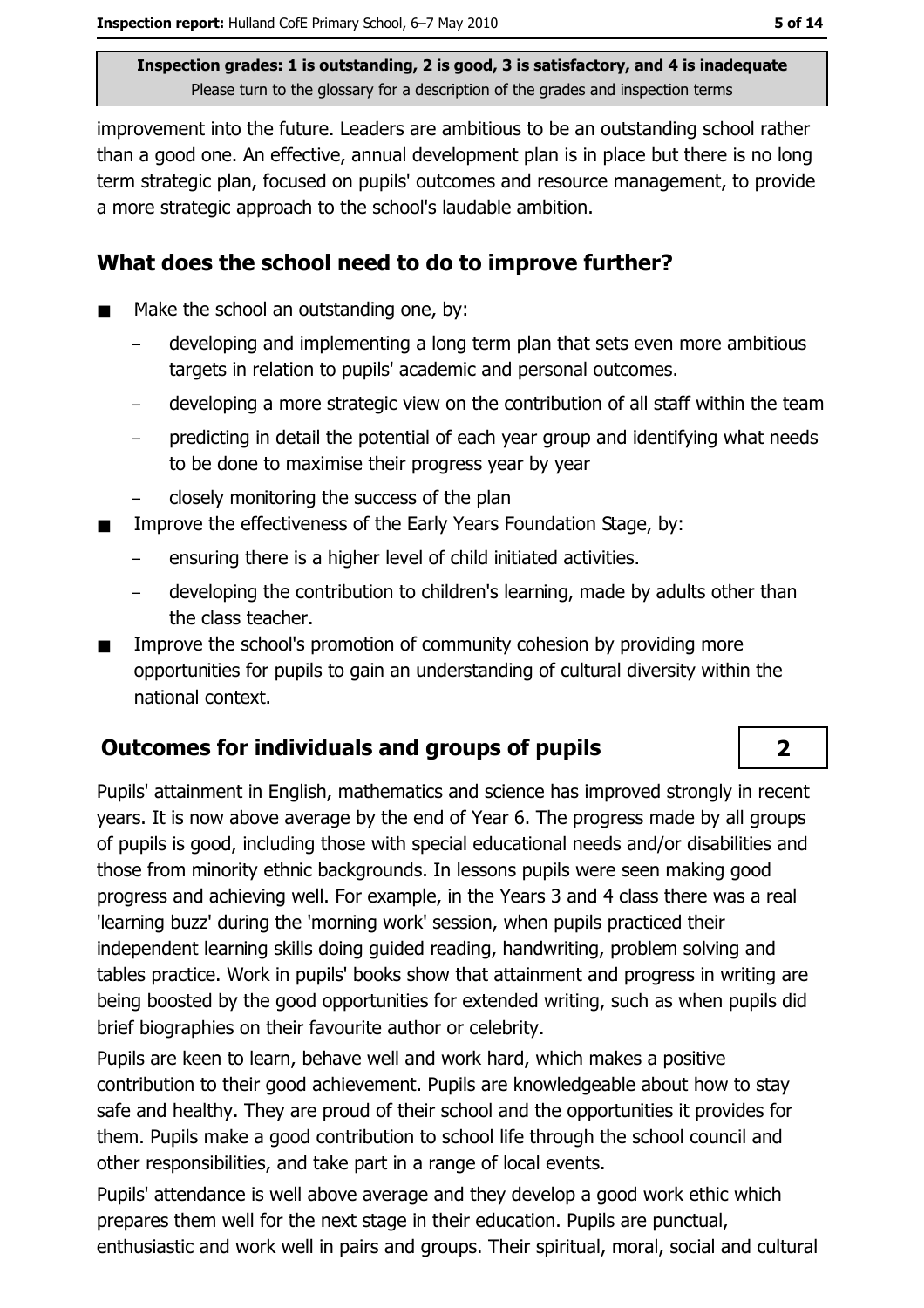development is good, although first hand experiences of life in British, diverse, cultural society are limited. The school has plans to address this matter.

These are the grades for pupils' outcomes

| Pupils' achievement and the extent to which they enjoy their learning                                                     |                |  |
|---------------------------------------------------------------------------------------------------------------------------|----------------|--|
| Taking into account:<br>Pupils' attainment <sup>1</sup>                                                                   | $\mathcal{P}$  |  |
| The quality of pupils' learning and their progress                                                                        | $\overline{2}$ |  |
| The quality of learning for pupils with special educational needs and/or<br>disabilities and their progress               | $\overline{2}$ |  |
| The extent to which pupils feel safe                                                                                      | $\mathbf{2}$   |  |
| <b>Pupils' behaviour</b>                                                                                                  | $\mathbf{2}$   |  |
| The extent to which pupils adopt healthy lifestyles                                                                       | $\overline{2}$ |  |
| The extent to which pupils contribute to the school and wider community                                                   | $\overline{2}$ |  |
| The extent to which pupils develop workplace and other skills that will<br>contribute to their future economic well-being | $\overline{2}$ |  |
| Taking into account:<br>Pupils' attendance <sup>1</sup>                                                                   | 1              |  |
| The extent of pupils' spiritual, moral, social and cultural development                                                   | 2              |  |

#### How effective is the provision?

Pupils say that lessons are enjoyable and interesting and this is confirmed by inspection findings. Lessons are well planned. The regular use of 'talking partners' contributes to pupils' subject understanding as they explain their thinking to others and gain insights from the views of their friends. Teachers check pupils' understanding by using focused questions and the review towards the end of lessons is well used to reinforce and deepen learning. Marking of pupils' written work is good, especially in writing. Comments from staff are based on a good balance between praise and suggestions on how to improve work.

In recent years, the curriculum has become more meaningful and enjoyable for pupils. Their involvement in decision making in choosing topics to learn is at the heart of this approach. Visits, visitors and the emphasis on pupils' learning by investigation are other typically good features. These experiences are well used to inspire better writing. All

The grades for attainment and attendance are: 1 is high; 2 is above average; 3 is broadly average; and 4 is low.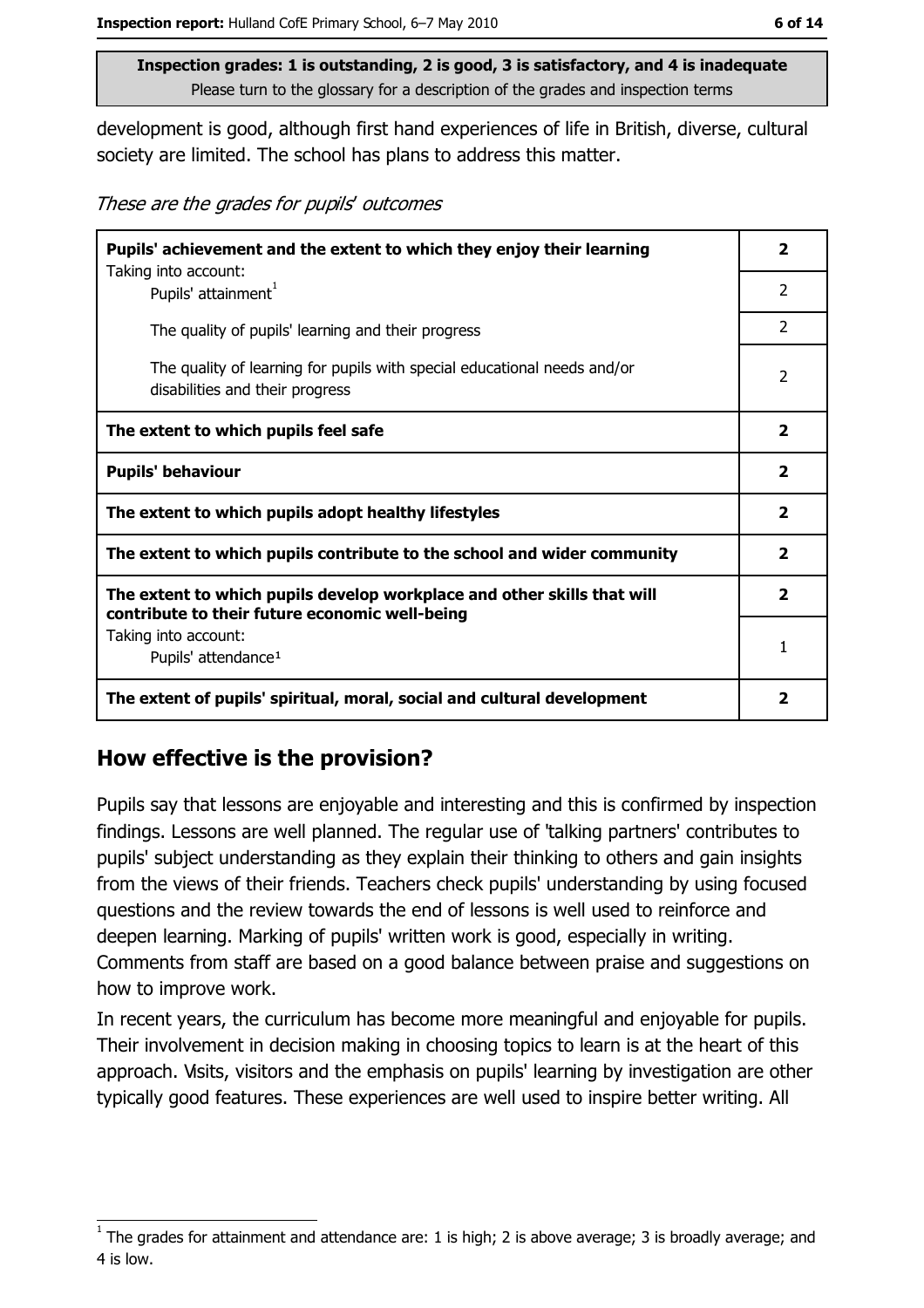pupils in Key Stage 2 learn French. A discussion with older pupils established that while most liked their English and mathematics lessons, investigation and practical work were liked most by individuals. There is a good range of after school clubs, covering a wide range of sports as well as musical instruments, such as the quitar, cello and violin. These are well attended by pupils and contribute positively to their learning and enjoyment.

The school's good care and support for all pupils, is reflected in its track record of successfully integrating pupils with disabilities and those with significant behaviour difficulties at the time when they joined the school. The school is highly effective in promoting attendance, based on providing an enjoyable curriculum and recognising and rewarding high attendance. As a result, pupils make good progress, not only in their academic learning, but also in their personal development, attitudes, confidence and relationships. Older pupils say they know staff will always listen to them 'because they want what's best for us'.

These are the grades for the quality of provision

| The quality of teaching                                                                                    |  |
|------------------------------------------------------------------------------------------------------------|--|
| Taking into account:<br>The use of assessment to support learning                                          |  |
| The extent to which the curriculum meets pupils' needs, including, where<br>relevant, through partnerships |  |
| The effectiveness of care, guidance and support                                                            |  |

#### How effective are leadership and management?

The clear focus of the headteacher in developing the school is at the heart of the its success. Regular discussions give individual staff a clear focus and ownership of improving pupils' progress. The management of teaching and learning is good, as it is based on regular, accurate lesson observations with a sharp focus on the progress pupils are making.

The school's annual, development plan is directly focused on raising pupils' achievement and enjoyment of learning but there is no long term plan to quide longer term ambitions. Good short-term use is made of targets to support improvement. Governors are highly supportive of the school and play an effective role in monitoring and challenging its performance. There is a good partnership with parents and carers. This means that most feel well informed and effectively involved in their children's learning. There is no significant difference in the performance of different groups of pupils and leaders ensure that discrimination of any sort is not tolerated.

The school has put in place adequate arrangements for safeguarding the welfare of pupils and for making sure that those working with them are properly vetted. The work to promote community cohesion is satisfactory. While the school and its pupils have a good understanding of its local community context, not enough opportunities are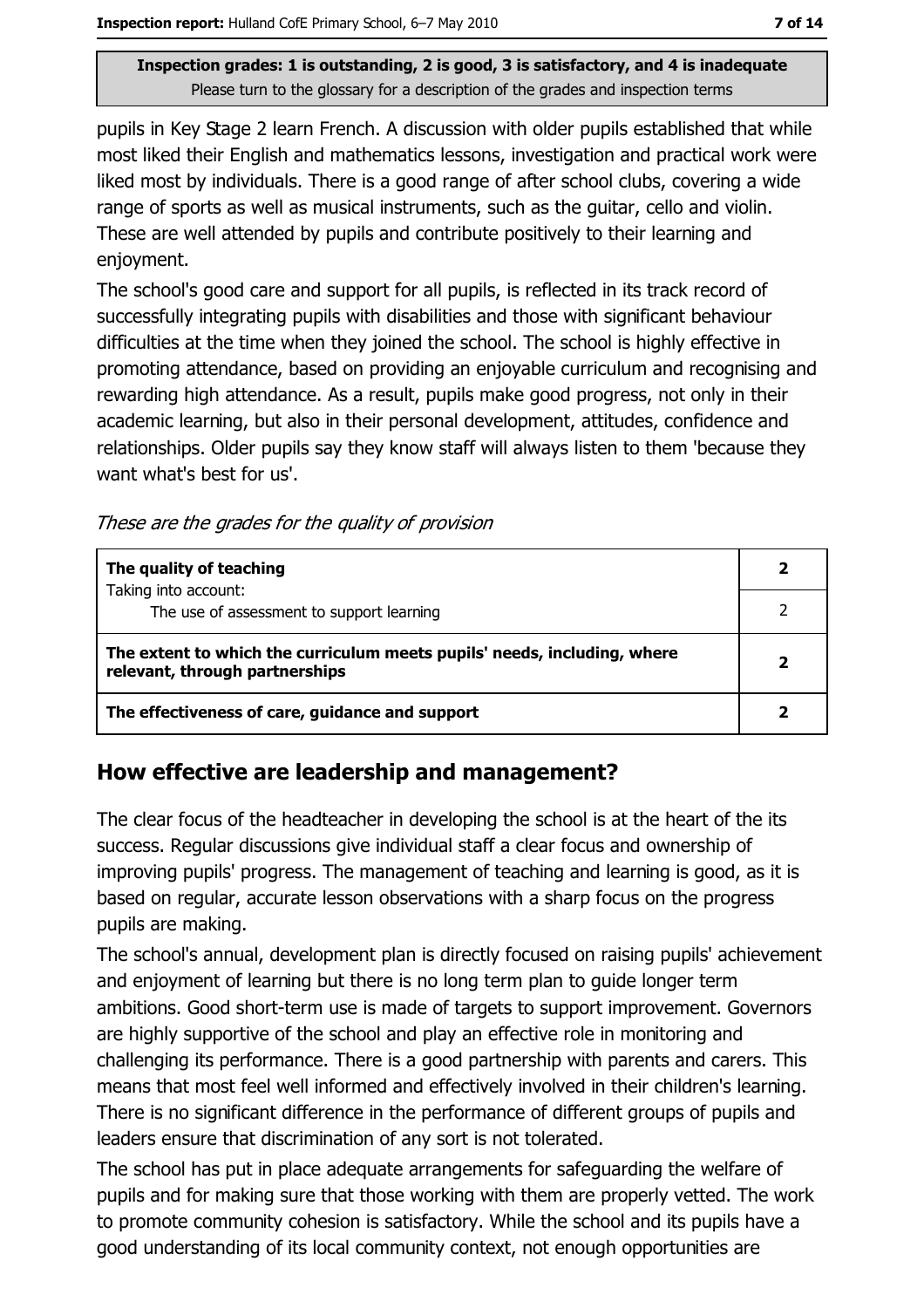provided for pupils to gain a meaningful insight into what life is like for others from different religious and cultural backgrounds within British society.

These are the grades for leadership and management

| The effectiveness of leadership and management in embedding ambition and<br>driving improvement                                                                     | $\overline{\mathbf{2}}$ |
|---------------------------------------------------------------------------------------------------------------------------------------------------------------------|-------------------------|
| Taking into account:<br>The leadership and management of teaching and learning                                                                                      | 2                       |
| The effectiveness of the governing body in challenging and supporting the<br>school so that weaknesses are tackled decisively and statutory responsibilities<br>met | $\mathbf{2}$            |
| The effectiveness of the school's engagement with parents and carers                                                                                                | $\overline{\mathbf{2}}$ |
| The effectiveness of partnerships in promoting learning and well-being                                                                                              | $\overline{\mathbf{2}}$ |
| The effectiveness with which the school promotes equality of opportunity and<br>tackles discrimination                                                              | $\overline{\mathbf{2}}$ |
| The effectiveness of safeguarding procedures                                                                                                                        | 3                       |
| The effectiveness with which the school promotes community cohesion                                                                                                 | 3                       |
| The effectiveness with which the school deploys resources to achieve<br>value for money                                                                             | $\overline{\mathbf{2}}$ |

#### **Early Years Foundation Stage**

Provision in the Early Years Foundation Stage has been an area for considerable support from the local authority to ensure that it fully embraces the principles central to the needs of this age group. Most children join Reception with knowledge and skills that are generally consistent with those expected for their age. They are happy and secure because of the emphasis placed by staff on their welfare and safety. By the time they leave Reception, almost all have reached the goals expected nationally, with a minority exceeding this level in all areas of their learning. Leadership and management is satisfactory and made more challenging by the fact that the class is shared with small Year 1 and 2 groups. In some lessons, adults other than the class teacher do not have sufficient quidance to enable them to contribute fully to children's learning. For example, currently most on-going assessments are done by the class teacher and this is not a situation that makes best use of other adults in the longer term. The classroom, both inside and outdoors, covers all areas of learning through a mixture of activities led by adults and those initiated by the children. The level of child-initiated activities is not yet high enough.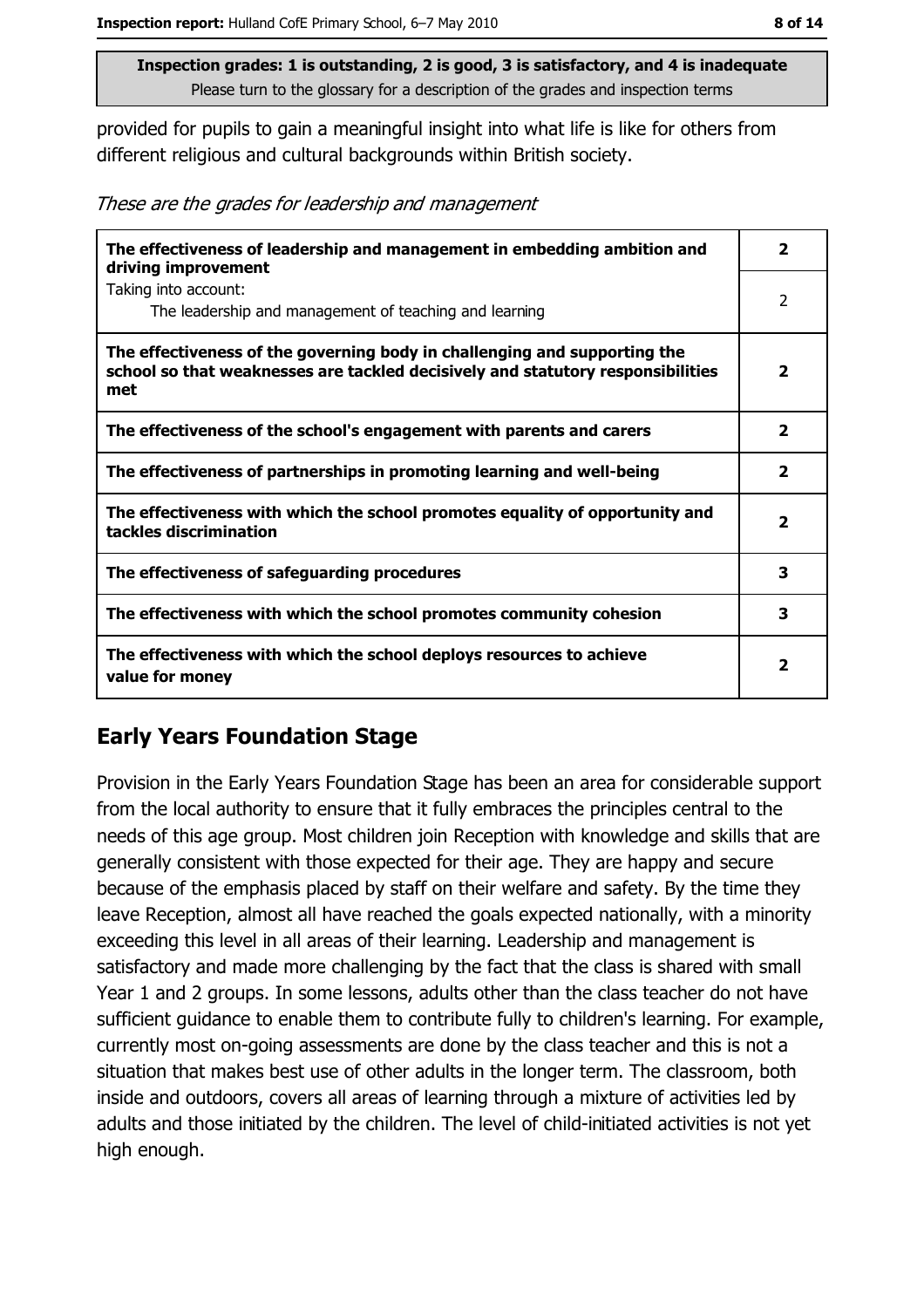These are the grades for the Early Years Foundation Stage

| <b>Overall effectiveness of the Early Years Foundation Stage</b><br>Taking into account: | 3 |
|------------------------------------------------------------------------------------------|---|
| Outcomes for children in the Early Years Foundation Stage                                |   |
| The quality of provision in the Early Years Foundation Stage                             |   |
| The effectiveness of leadership and management of the Early Years<br>Foundation Stage    | 3 |

#### **Views of parents and carers**

Parents' and carers' questionnaires show strong support for the school, particularly for the safety of their children and the extent to which children enjoy school. Inspectors' findings confirm these views. There was no particular pattern in the few less positive comments and all were offered constructively.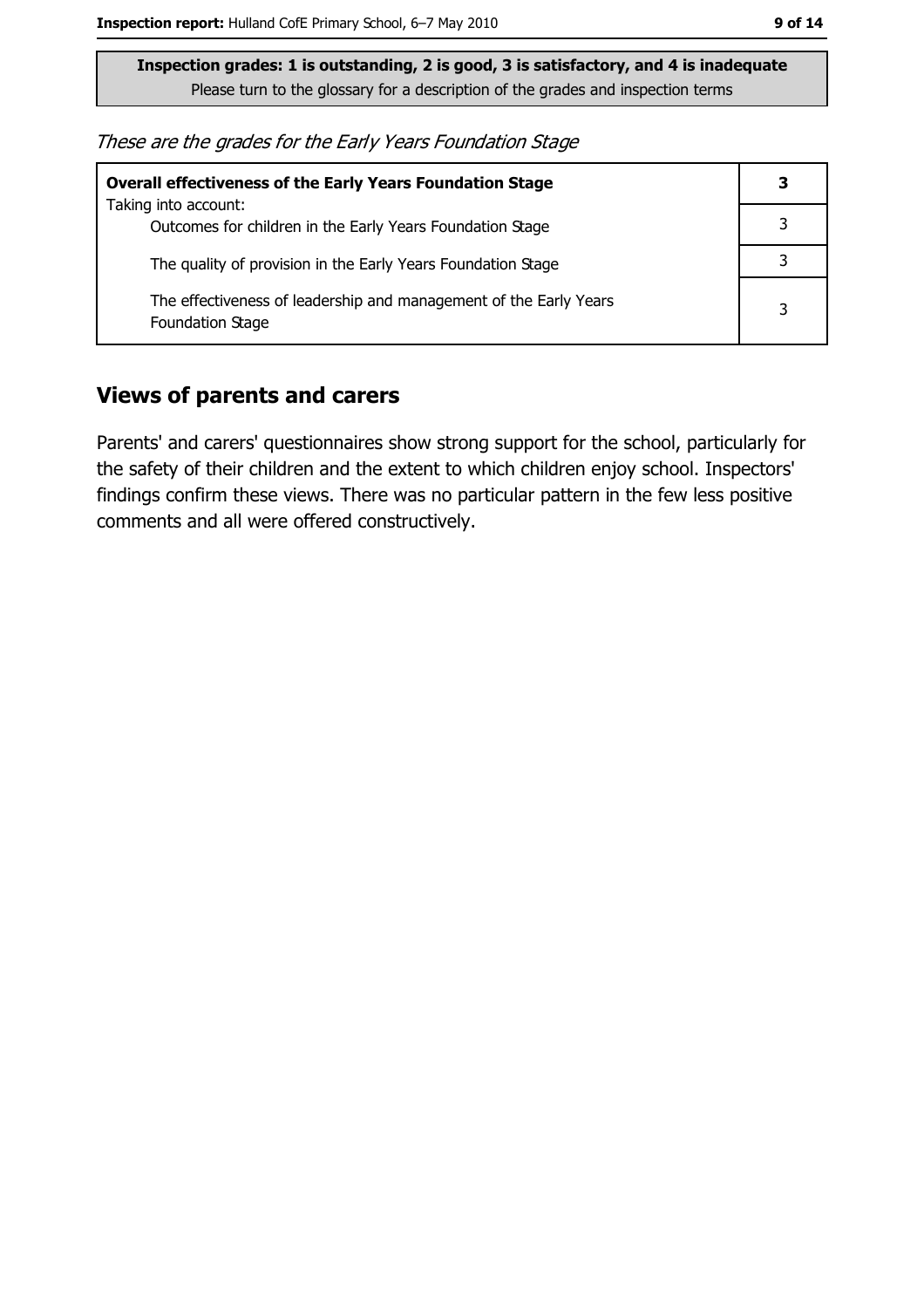#### Responses from parents and carers to Ofsted's questionnaire

Ofsted invited all the registered parents and carers of pupils registered at Hulland CofE Primary School to complete a questionnaire about their views of the school.

In the questionnaire, parents and carers were asked to record how strongly they agreed with 13 statements about the school. The inspection team received 41 completed questionnaires by the end of the on-site inspection. In total, there are 61 pupils registered at the school.

| <b>Statements</b>                                                                                                                                                                                                                                       | <b>Strongly</b><br><b>Agree</b> |               | <b>Agree</b> |               |                | <b>Disagree</b> |              | <b>Strongly</b><br>disagree |
|---------------------------------------------------------------------------------------------------------------------------------------------------------------------------------------------------------------------------------------------------------|---------------------------------|---------------|--------------|---------------|----------------|-----------------|--------------|-----------------------------|
|                                                                                                                                                                                                                                                         | <b>Total</b>                    | $\frac{0}{0}$ | <b>Total</b> | $\frac{0}{0}$ | <b>Total</b>   | $\frac{1}{2}$   | <b>Total</b> | $\frac{1}{2}$               |
| My child enjoys school                                                                                                                                                                                                                                  | 31                              | 76            | 10           | 24            | 0              | $\Omega$        | $\Omega$     | $\Omega$                    |
| The school keeps my child<br>safe                                                                                                                                                                                                                       | 29                              | 71            | 11           | 27            | $\mathbf 0$    | 0               | 0            | $\mathbf 0$                 |
| The school informs me<br>about my child's progress                                                                                                                                                                                                      | 23                              | 56            | 18           | 44            | 0              | 0               | 0            | 0                           |
| My child is making enough<br>progress at this school                                                                                                                                                                                                    | 27                              | 66            | 14           | 34            | 0              | 0               | 0            | 0                           |
| The teaching is good at this<br>school                                                                                                                                                                                                                  | 28                              | 68            | 13           | 32            | $\mathbf 0$    | 0               | $\Omega$     | 0                           |
| The school helps me to<br>support my child's learning                                                                                                                                                                                                   | 26                              | 63            | 14           | 34            | $\mathbf{1}$   | $\overline{2}$  | 0            | 0                           |
| The school helps my child to<br>have a healthy lifestyle                                                                                                                                                                                                | 19                              | 46            | 20           | 49            | $\overline{2}$ | 5               | 0            | $\mathbf 0$                 |
| The school makes sure that<br>my child is well prepared for<br>the future (for example<br>changing year group,<br>changing school, and for<br>children who are finishing<br>school, entering further or<br>higher education, or<br>entering employment) | 25                              | 61            | 15           | 37            | $\mathbf 0$    | $\mathbf 0$     | 0            | $\mathbf 0$                 |
| The school meets my child's<br>particular needs                                                                                                                                                                                                         | 24                              | 59            | 15           | 37            | 1              | $\overline{2}$  | 0            | $\mathbf 0$                 |
| The school deals effectively<br>with unacceptable behaviour                                                                                                                                                                                             | 11                              | 27            | 29           | 71            | $\mathbf 0$    | 0               | $\mathbf{1}$ | $\overline{2}$              |
| The school takes account of<br>my suggestions and<br>concerns                                                                                                                                                                                           | 20                              | 49            | 19           | 46            | $\overline{2}$ | 5               | 0            | $\bf{0}$                    |
| The school is led and<br>managed effectively                                                                                                                                                                                                            | 23                              | 56            | 16           | 39            | $\mathbf{1}$   | $\overline{2}$  | 0            | $\mathbf 0$                 |
| Overall, I am happy with my<br>child's experience at this<br>school                                                                                                                                                                                     | 28                              | 68            | 10           | 24            | $\overline{2}$ | 5               | $\mathbf 0$  | 0                           |

The table above summarises the responses that parents and carers made to each statement. The percentages indicate the proportion of parents and carers giving that response out of the total number of completed questionnaires. Where one or more parents and carers chose not to answer a particular question, the percentages will not add up to 100%.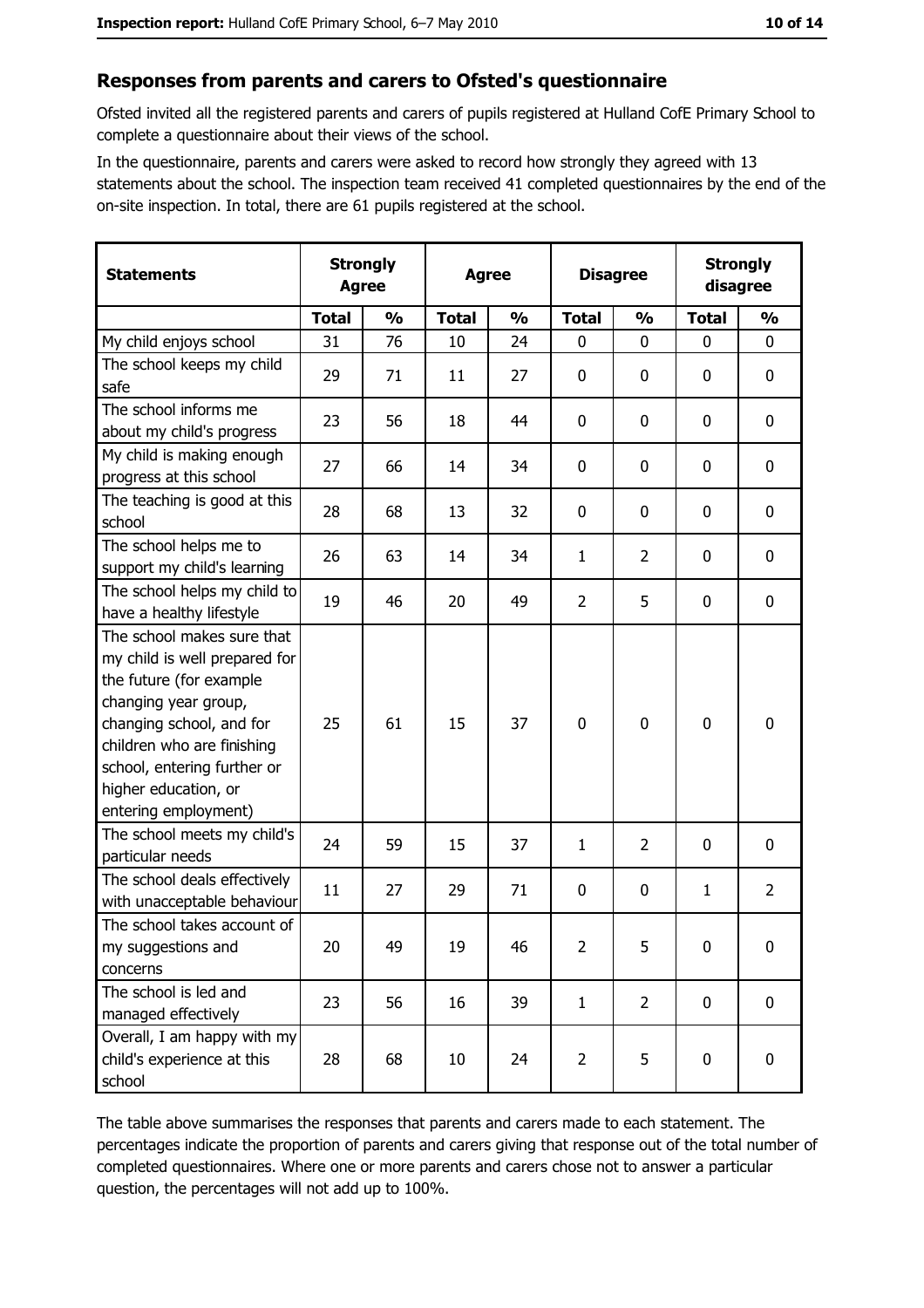### Glossary

| Grade   | <b>Judgement</b> | <b>Description</b>                                                                                                                                                                                                               |  |  |
|---------|------------------|----------------------------------------------------------------------------------------------------------------------------------------------------------------------------------------------------------------------------------|--|--|
| Grade 1 | Outstanding      | These features are highly effective. An oustanding<br>school provides exceptionally well for its pupils' needs.                                                                                                                  |  |  |
| Grade 2 | Good             | These are very positive features of a school. A school<br>that is good is serving its pupils well.                                                                                                                               |  |  |
| Grade 3 | Satisfactory     | These features are of reasonable quality. A satisfactory<br>school is providing adequately for its pupils.                                                                                                                       |  |  |
| Grade 4 | Inadequate       | These features are not of an acceptable standard. An<br>inadequate school needs to make significant<br>improvement in order to meet the needs of its pupils.<br>Ofsted inspectors will make further visits until it<br>improves. |  |  |

#### What inspection judgements mean

#### **Overall effectiveness of schools**

|                       | Overall effectiveness judgement (percentage of<br>schools) |      |                     |                   |
|-----------------------|------------------------------------------------------------|------|---------------------|-------------------|
| <b>Type of school</b> | <b>Outstanding</b>                                         | Good | <b>Satisfactory</b> | <b>Inadequate</b> |
| Nursery schools       | 51                                                         | 45   | 0                   | 4                 |
| Primary schools       | 6                                                          | 41   | 42                  | 10                |
| Secondary schools     | 8                                                          | 34   | 44                  | 14                |
| <b>Sixth forms</b>    | 10                                                         | 37   | 50                  | 3                 |
| Special schools       | 32                                                         | 38   | 25                  | 5                 |
| Pupil referral units  | 12                                                         | 43   | 31                  | 14                |
| All schools           | 9                                                          | 40   | 40                  | 10                |

New school inspection arrangements were introduced on 1 September 2009. This means that inspectors now make some additional judgements that were not made previously.

The data in the table above is for the period 1 September to 31 December 2009 and is the most recently published data available (see www.ofsted.gov.uk). Please note that the sample of schools inspected during the autumn term 2009 was not representative of all schools nationally, as weaker schools are inspected more frequently than good or outstanding schools.

Percentages are rounded and do not always add exactly to 100. Secondary school figures include those that have sixth forms, and sixth form figures include only the data specifically for sixth form inspection judgements.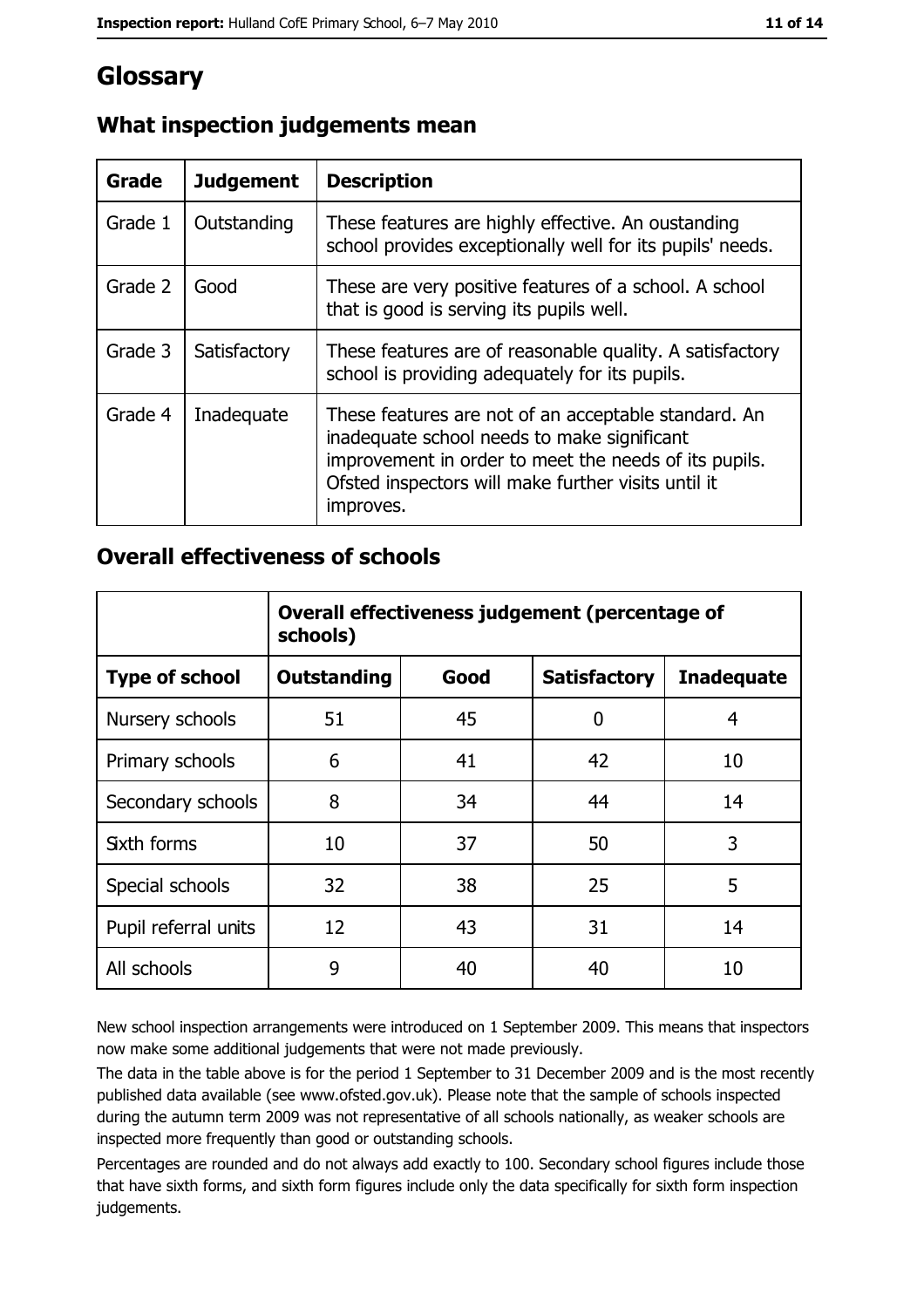## **Common terminology used by inspectors**

| Achievement:                  | the progress and success of a pupil in<br>their learning, development or training.                                                                                                                                                                                                                           |
|-------------------------------|--------------------------------------------------------------------------------------------------------------------------------------------------------------------------------------------------------------------------------------------------------------------------------------------------------------|
| Attainment:                   | the standard of the pupils' work shown by<br>test and examination results and in<br>lessons.                                                                                                                                                                                                                 |
| Capacity to improve:          | the proven ability of the school to<br>continue improving. Inspectors base this<br>judgement on what the school has<br>accomplished so far and on the quality of<br>its systems to maintain improvement.                                                                                                     |
| Leadership and management:    | the contribution of all the staff with<br>responsibilities, not just the headteacher,<br>to identifying priorities, directing and<br>motivating staff and running the school.                                                                                                                                |
| Learning:                     | how well pupils acquire knowledge,<br>develop their understanding, learn and<br>practise skills and are developing their<br>competence as learners.                                                                                                                                                          |
| <b>Overall effectiveness:</b> | inspectors form a judgement on a school's<br>overall effectiveness based on the findings<br>from their inspection of the school. The<br>following judgements, in particular,<br>influence what the overall effectiveness<br>judgement will be.                                                               |
|                               | The school's capacity for sustained<br>improvement.<br>Outcomes for individuals and groups<br>of pupils.<br>The quality of teaching.<br>The extent to which the curriculum<br>meets pupil's needs, including where<br>relevant, through partnerships.<br>The effectiveness of care, guidance<br>and support. |
| Progress:                     | the rate at which pupils are learning in<br>lessons and over longer periods of time. It<br>is often measured by comparing the<br>pupils' attainment at the end of a key<br>stage with their attainment when they<br>started.                                                                                 |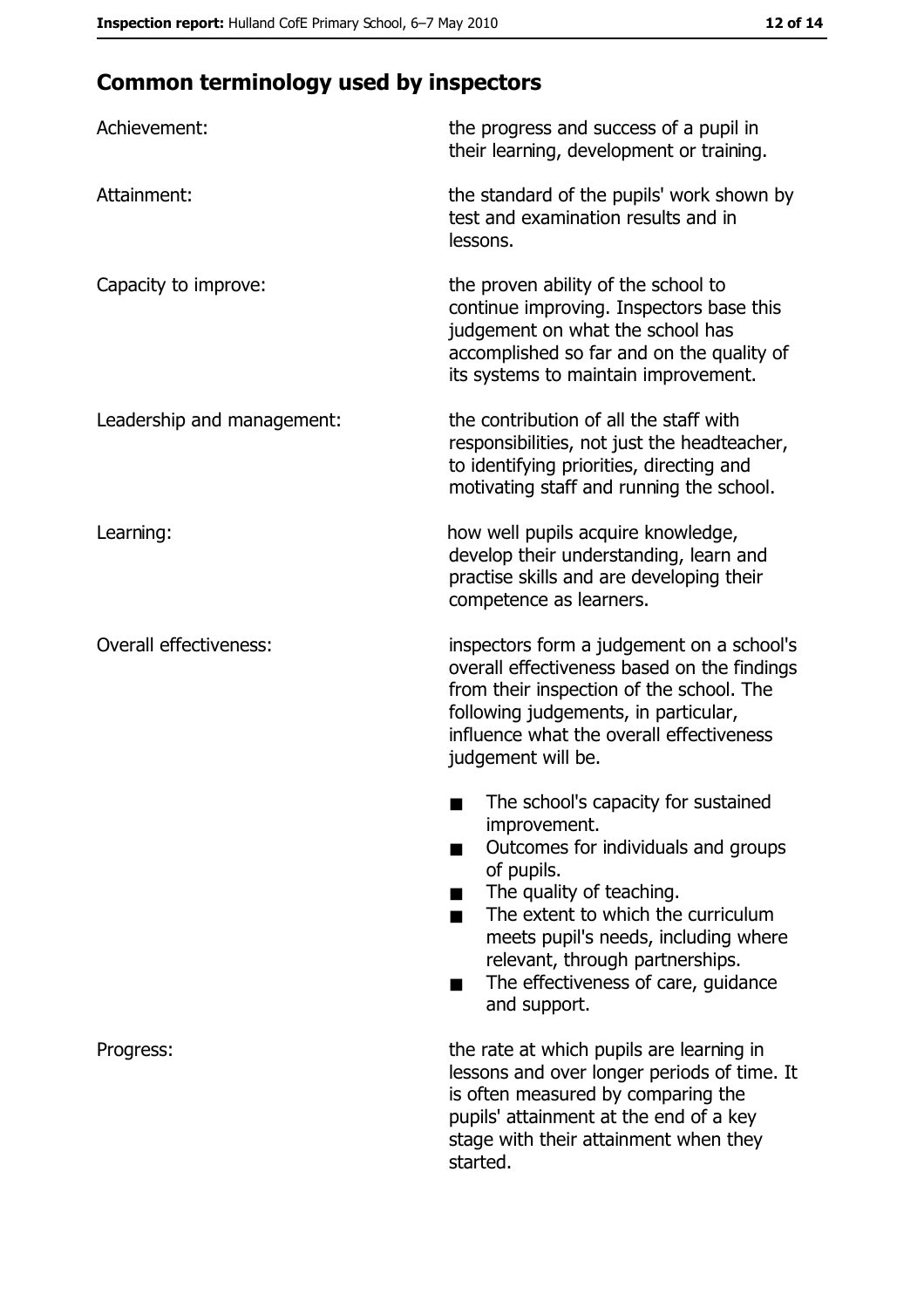This letter is provided for the school, parents and carers to share with their children. It describes Ofsted's main findings from the inspection of their school.



10 May 2010

Dear Pupils

Inspection of Hulland CofE Primary School, Ashbourne, DE6 3FS

Thank you for the friendly welcome you gave me and my colleague when we visited your school. We enjoyed talking to you, visiting your classes and looking at your work. You helped us to get to know your school and this letter is to tell you what we found during the inspection. Your school is a good one. Here is a list of some of the things we liked most.

The staff look after you well and you feel safe in school. You make a good contribution to the school and the local community, and your attendance is excellent. You achieve well and make good progress because you are taught well. You enjoy and learn a lot from the interesting and exciting activities your teachers plan for you.

We were also impressed with the variety of after-school clubs provided for you. The headteacher and her staff manage the school well. The school and your parents work well together to make the school a better place for all of you.

The school wants to get even better and we try to help them with this. Here are three things that we want the school to concentrate on.

Improve on the good progress you are already making, so that it becomes outstanding right across the school.

In the Early Years Foundation Stage, make sure the children have more opportunities to choose what they do and that all adults make a full contribution to your learning.

Provide you with more opportunities to learn about the customs and beliefs of a wide range of people in the UK.

We are sure you will continue to work hard and help the school to go from strength to strength.

Yours sincerely

Jim Griffin

Lead Inspector